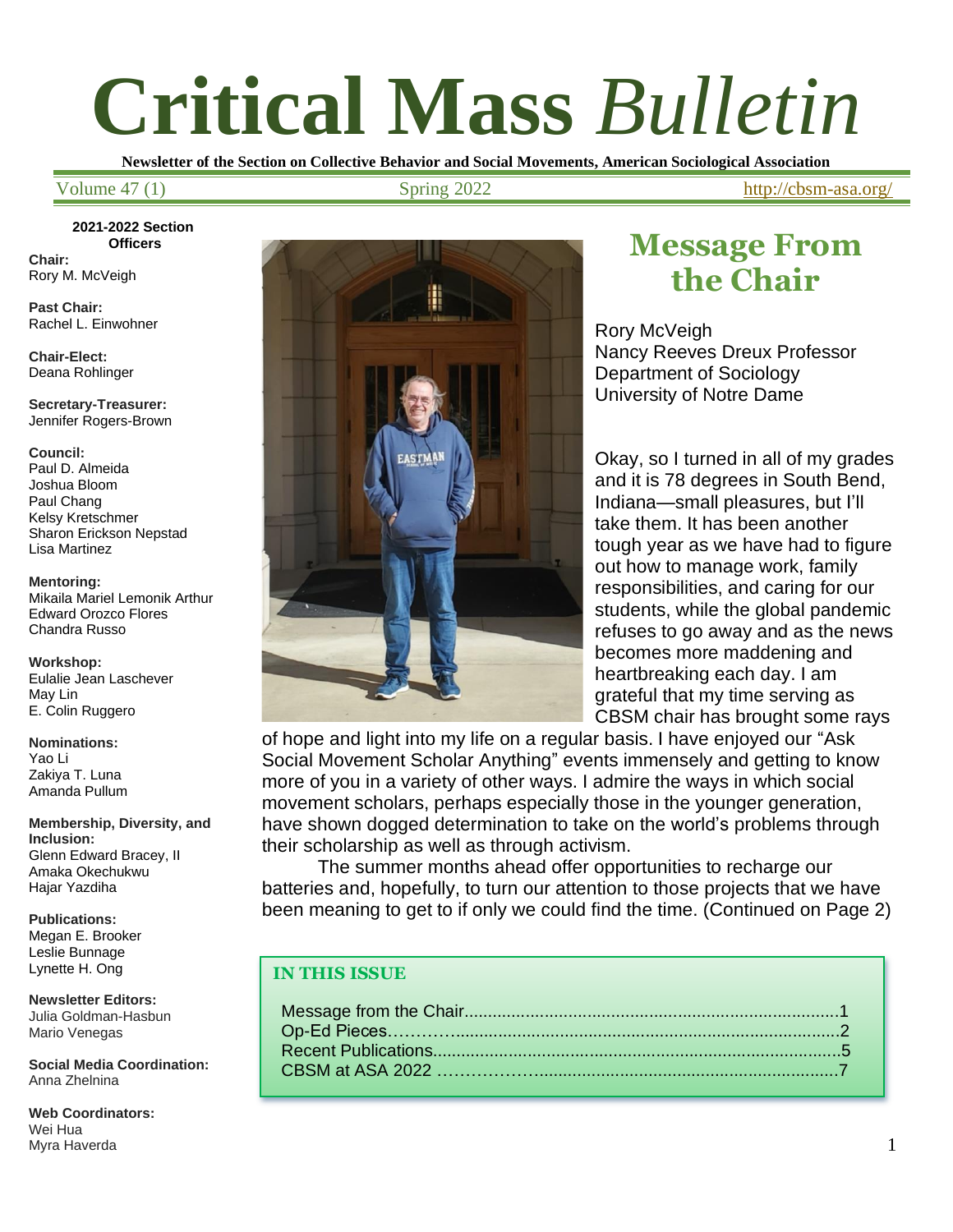Perhaps most importantly, the summer will also bring us back together (not on Zoom but in person!!!!). I am looking forward to seeing many of you at the *Mobilization* Workshop in San Diego in June. I hope to see all of you at the ASA meetings in Los Angeles. We have some great sessions lined up (thanks to our organizers). We will firm up the time for our reception very soon (keep an eye out for updates in the online program, and I will send out an announcement on the listserv). We will be holding a joint reception with the culture section because that is a fun group (many are also members of our section) and because we can have a nicer event if we pool our resources. Prices at the LA hotel are sky high!

Okay…that is it for me. Please enjoy the newsletter that Julia (Goldman-Hasbun) and Mario (Venegas) have put together for you. Have a great summer!

# **Op-Ed Pieces**

#### **Ready, Fire, Aim: Are We Making the Economy Greener by Adding More Green jobs?**

Meihui Chen Smith College

Biden's [Clean Energy Revolution](https://joebiden.com/climate-plan/) and the [Green Procurement Plan](https://www.whitehouse.gov/briefing-room/statements-releases/2021/12/08/fact-sheet-president-biden-signs-executive-order-catalyzing-americas-clean-energy-economy-through-federal-sustainability/) pushed the discussion of net-zero and clean energy to a new peak. Politicians are selling the green economy and green jobs as the ultimate solutions to combat the climate crisis. But while environmental-focused jobs might benefit nature, they can also endanger the physical well-being of workers.

The term "green jobs" is a vague and politicized phrase that first appeared in the mainstream media in the U.S. during the 2008 [election.](https://www.treehugger.com/history-evolution-and-future-of-green-jobs-5185004) "Green jobs" are typically associated with positive connotations of progress and social betterment. The Bureaus of Labor Statistics has defined ["green"](https://www.bls.gov/green/home.htm) jobs, but it still has a broad definition that includes all the businesses that protect or establish more ecofriendly production lines. Without clear guidelines for green jobs, they become susceptible to manipulation and exploitation in the future.

So how are green jobs dangerous?

Many harmful and dangerous jobs are coated under the word "green." For instance, occupations in solar panel manufacturing are considered green jobs, but they are not safe, as platinum is the key material used for semiconductors. South Africa is the largest exporter of platinum, where miners often work underground for prolonged periods with [little](https://www.ncbi.nlm.nih.gov/pmc/articles/PMC7014327/)  [protection from high concentrations of harmful](https://www.ncbi.nlm.nih.gov/pmc/articles/PMC7014327/)  [dust particles.](https://www.ncbi.nlm.nih.gov/pmc/articles/PMC7014327/) Workers in the [photovoltaic \(PV\)](https://www.energy.gov/eere/solar/solar-photovoltaic-technology-basics) manufacturing process face contaminated chemicals, but the benefits of solar panels [obscure](https://www.sciencedirect.com/science/article/pii/S0016718514000281) their workplace injustice. The solar energy industry jobs in the U.S. have [doubled](https://www.politifact.com/truth-o-meter/promises/obameter/promise/439/create-5-million-green-jobs/) from 2010 to 2016. However, we know little about the breakdown of this growing industry. There is limited information and government attention across the production line that affects workers' well-being.

Many of us may not think of trash collectors as green workers, but their work is crucial for waste management and recycling. Frontline trash collectors face the [6th highest mortality](https://www.bls.gov/news.release/pdf/cfoi.pdf)  [rate](https://www.bls.gov/news.release/pdf/cfoi.pdf) among all jobs in the U.S. Those people provide valuable service daily that keeps our communities clean, but few of us have advocated for their safety. We often overlook workplace safety when the ultimate goal is to have a green economy. There needs to be more focus on green job safety and design.

Occupational safety policies did not keep pace with the development of the green job. Factories feel little legal obligation to adjust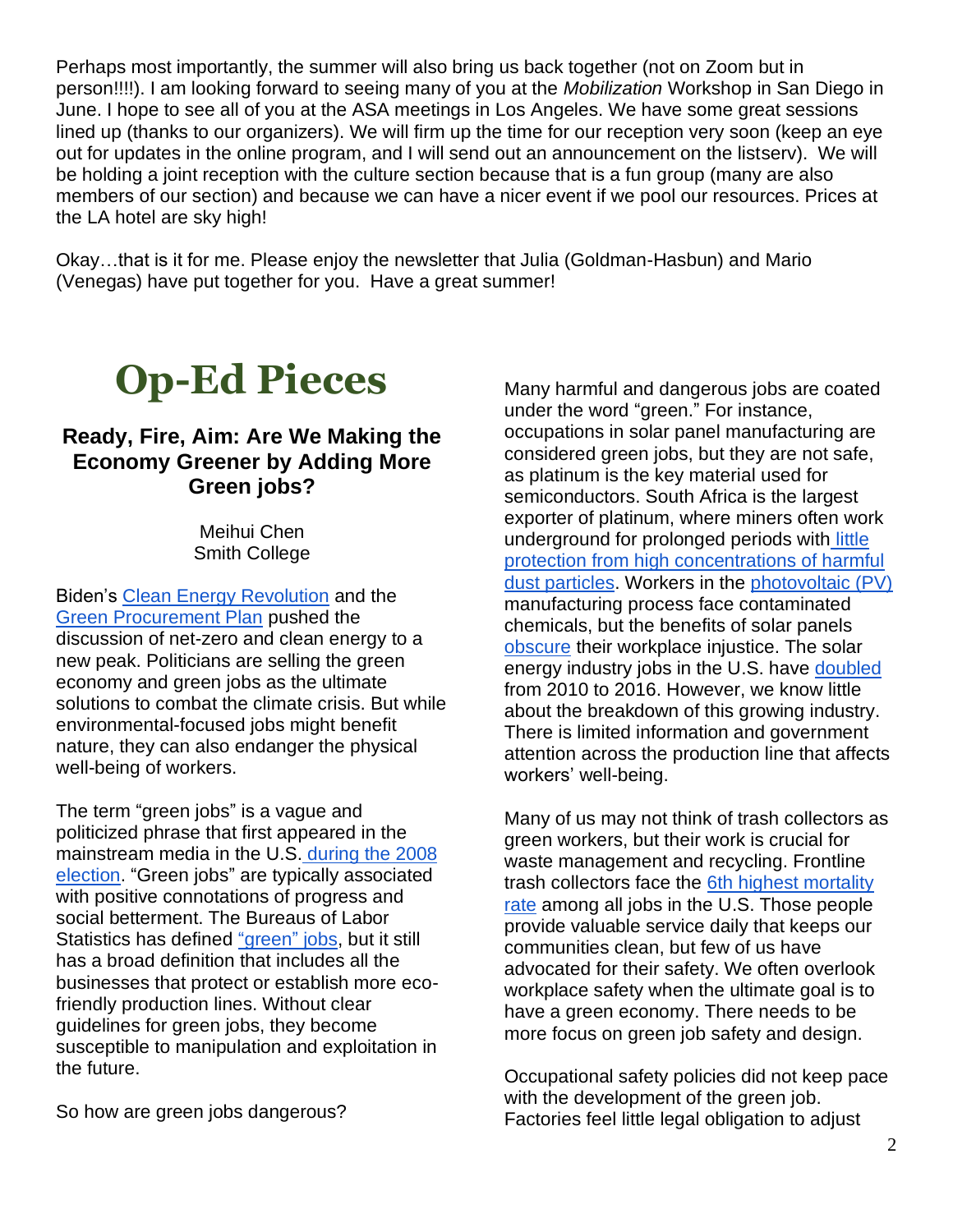their protection standard for workers in emerging green industries. For example, the National Institute of Occupational Safety and Health (NIOSH) [research](https://pubmed.ncbi.nlm.nih.gov/25738822/) states that only 17% of the randomly selected e-waste facilities responded to the working safety survey.

There are deeply rooted tensions between labor unions and environmentalists, especially industrial labor unions. While there was bluegreen solidarity in the early 1970s, [tension](https://www.cairn.info/revue-francaise-d-etudes-americaines-2011-3-page-59.htm)  [sparked](https://www.cairn.info/revue-francaise-d-etudes-americaines-2011-3-page-59.htm) after the economic recession in the mid-1970s, leading to the "jobs-versusenvironment" dilemma. Labor unions fear that environmental regulations would threaten employment in industrial sectors. The bluegreen relationship evolved when unions realized the inevitable trend toward a sustainable economy in recent years. The world economy is projected to transition to green under countries' [commitment](https://www.wri.org/insights/cop26-key-outcomes-un-climate-talks-glasgow) to the UN Climate Change Conference (COP 26). According to a research study at Ohio State University, environmental policies are [strongly](https://www.sciencedirect.com/science/article/pii/S0301421513000414) linked to increasing green job opportunities. Large unions like United Mine Workers of America [have supported](https://grist.org/energy/americas-largest-coal-miners-union-supports-clean-energy-with-conditions/) clean energy in the past few years with conditions to provide green jobs for laid-off miners. The industrial unions are focusing on employment transition for their members, but they might reverse their support for green jobs if the safety standards for the transitioned workers are not guaranteed.

There have been discussions on [worker safety](https://www.hazards.org/greenjobs/) and [green job design,](https://www.ft.com/content/111f9600-f440-47fb-882f-4a5e3c96fae2) but none attract policy attention. People [still commented](https://blogs.cdc.gov/niosh-science-blog/2014/09/30/escrap/) on a 2014 article on the occupational safety of the electronic waste industry, expressing their concern about government oversight. Workers continue to be an afterthought -- the main goal comes first, and the workers are seen as dispensable. The 'how' to a net-zero society is overlooked in the media coverage.

For three years, I volunteered at a homeless shelter in Northampton County, MA. While the city government built a community resilience hub last year, the homeless issue did not get alleviated. The city government taxed

marijuana and built the hub using the 1.6 million marijuana impact fees. Yet most homeless people have an addiction or substance abuse history, and they tend to be more seriously impacted by [this municipal](https://www.gazettenet.com/City-Council-votes-to-reallocate-marjuana-impact-fees-votes-for-drug-decriminilization-and-climate-emergnecy-39797864)  [impact tax.](https://www.gazettenet.com/City-Council-votes-to-reallocate-marjuana-impact-fees-votes-for-drug-decriminilization-and-climate-emergnecy-39797864) Likewise, having more green jobs won't necessarily lead to a green economy. Societies with higher standards for green jobs will. Therefore, we need to make safety standards a policy priority for the green economy.

### **The Strike is Dead…or Not?**

Chris Rhomberg, Ph.D. Fordham University

It may seem strange to remember it now, in light of the recent upsurge in strike activity in the United States, but in the early 2010s, the scholarly consensus seemed rather to be that the strike was dead (Rosenfeld 2014; McCartin 2008). And not just strikes -- Chun (2009: 9-11) argued that unions and collective bargaining were also "gone," and it was time to move "beyond the strike and trade union frameworks." At the time, the data seemed to support the view. During the 1970s, an average of 269 major work stoppages involving 1000 or more workers occurred annually in the U.S. By the 2000s, that number had fallen to 17, and in 2009 there were no more than five. Private sector union density has continued its relentless decline, and the recent uptick in labor action is far from its historic peaks. And yet, not only have strikes reemerged, but workers like those at Amazon and Starbucks are demanding their rights to unionize and bargain collectively. How can we make sense of these events?

First, the decline of both unions and strikes was hardly due to the end of conflicts over work. For decades, wages have lagged behind productivity growth, income inequality has increased, and millions of workers face precarious employment conditions.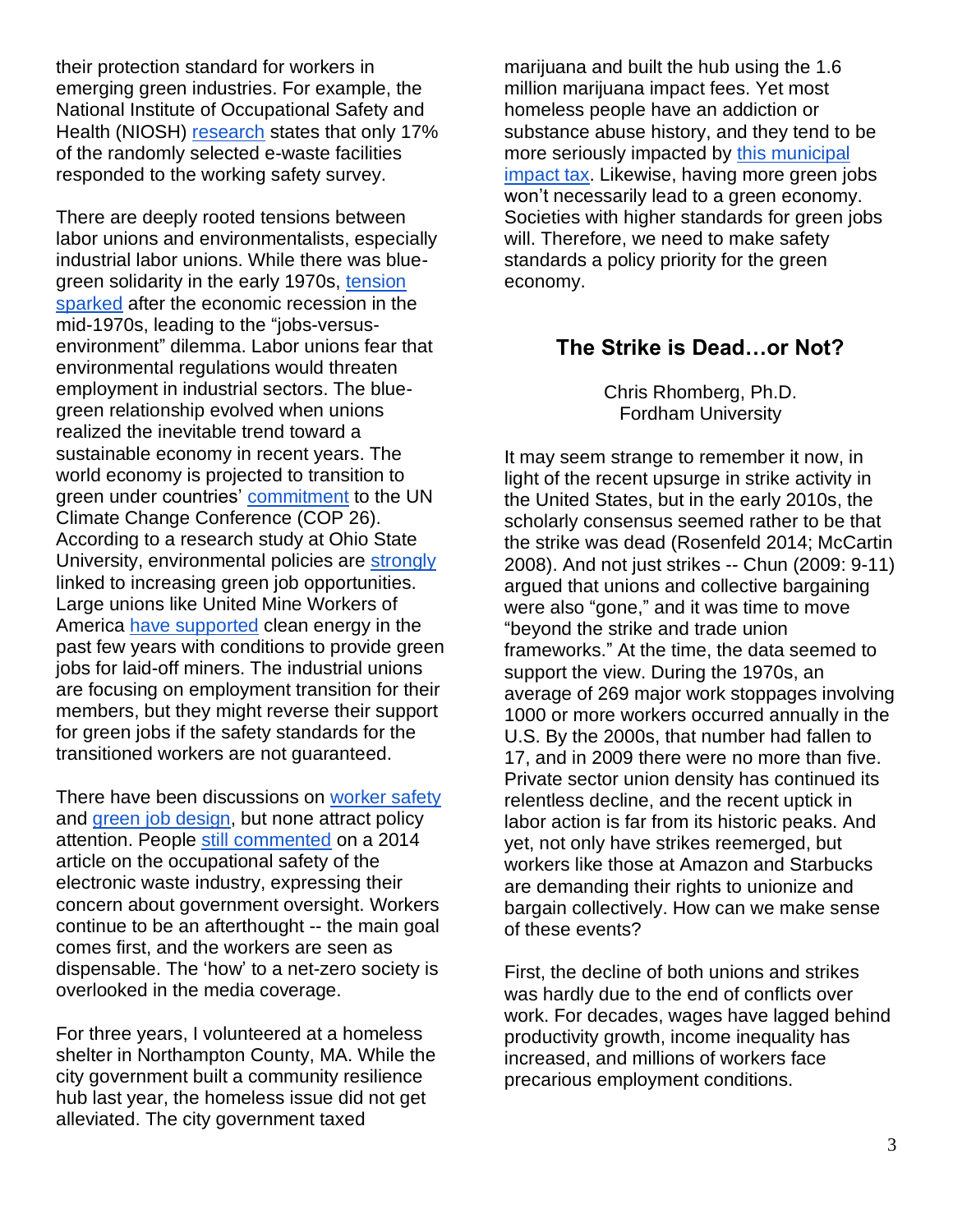Second, the corporate counterattack against unions since the 1980s relied on government suppression of workers' rights, through generations of pro-employer case law decisions by the National Labor Relations Board and the federal courts. The 2010s saw the expansion of anti-union "right-to-work" laws in the industrial Midwest and attacks on public workers' rights by conservative state governments and the Supreme Court.

Such barriers, however, should not blind us to important innovations in strike activity that have appeared in the last decade. Thus, the fast food workers' movement organized its first symbolic, 1-day walkout in New York City in November 2012. The tactic quickly spread to include coordinated actions in multiple cities nationwide. The actions rarely shut down the restaurants and imposed almost no direct economic costs on the brand corporations, yet they galvanized public awareness and support (beyond the traditional corporate campaign strategy), helped revive the idea of the strike, and sparked the Fight for \$15 campaigns to raise local and state minimum wages. The results have been extraordinary: by 2022, eleven states and the District of Columbia had passed laws to phase in a \$15 wage, more than twice the level (\$7.25) of the federal minimum.

Similarly, the "Red for Ed" teachers' strikes that burst forth in 2018 emerged from conservative southern and mountain states where public school teachers have few or no rights to bargain collectively or strike (Blanc 2019). Those strikes often did not target the immediate employer (the school districts) but mobilized political protests against state legislatures that for years had starved budgets for public education.

Finally, traditional economic strikes had already begun to increase before the pandemic, with large work stoppages in 2018 and 2019 of manufacturing, healthcare, grocery and hotel workers that led to significant contract gains. Since then, hazardous working

conditions, tightened labor markets, and booming corporate profits under the economic recovery have emboldened workers to pursue collective action to unionize and to strike.

These changes show the resiliency of the American labor movement and call our attention to the increasing diversity of labor collective action, across the arenas of the economy, the state, and civil society (Rhomberg and Lopez 2021). More than a statistical bump, the new militancy questions our understanding of recent norms in American labor relations. Workers and unions may no longer fear striking now as much as they did before. Under the New Deal order, strikes were recognized as a necessary part of the bargaining process; their decline only showed how far the balance of power had shifted to employers. The proposed Protect the Right to Organize (PRO) act, the most radical labor law reform in decades, would strengthen the right to strike, promote sectoral collective bargaining, and repeal right-to-work laws; it remains bottled up in the U.S. Senate.

Other challenges remain: the Fight for \$15's victories have come mainly in politically progressive "blue" states, and the movement has not yet succeeded in unionizing the fast food franchises. Teachers in red states have difficult tasks building the long-term power to secure gains for public education, and Amazon and Starbucks show no signs of lowering their resistance to unions. These struggles are likely to continue, and in many ways the future may be a test of American democracy.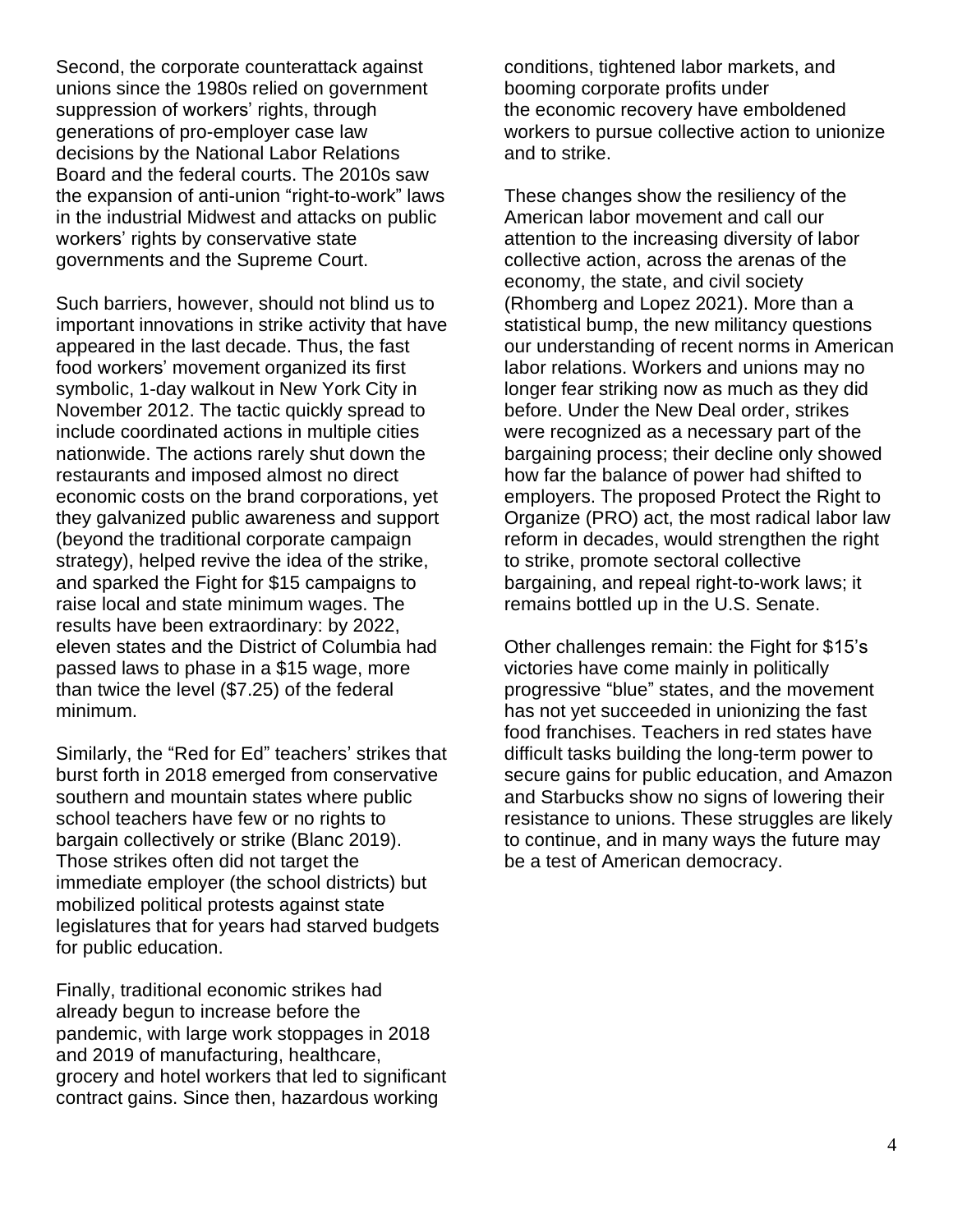# **Recent Publications**

Briguglio, Michael (2022). Protests in a small island state during the year of covid-19: The Case of Malta. *Protest, 1*(2), 299-328.

Brown, Maria, & Briguglio, Michael (Eds.). (2022). *Social welfare issues in southern Europe* (1st ed.) Routledge.



**Maria Brown and Michael Briguglio** 



Creasap, Kimberly A. 2022. *Making a Scene: Urban Landscapes, Gentrification, and Social Movements in Sweden*. Philadelphia, PA: **Temple** University Press.

Einwohner, Rachel L. 2022. *Hope and Honor: Jewish Resistance during the Holocaust*. New York: Oxford University Press.



Horikawa, Saburo. 2021. *Why Place Matters: A Sociological Study of the Historic Preservation Movement in Otaru, Japan, 1965–2017*. Cham, Switzerland: Springer

[\(https://link.springer.com/book/10.1007/978-3-](https://link.springer.com/book/10.1007/978-3-030-71600-4#toc) [030-71600-4#toc\)](https://link.springer.com/book/10.1007/978-3-030-71600-4#toc).

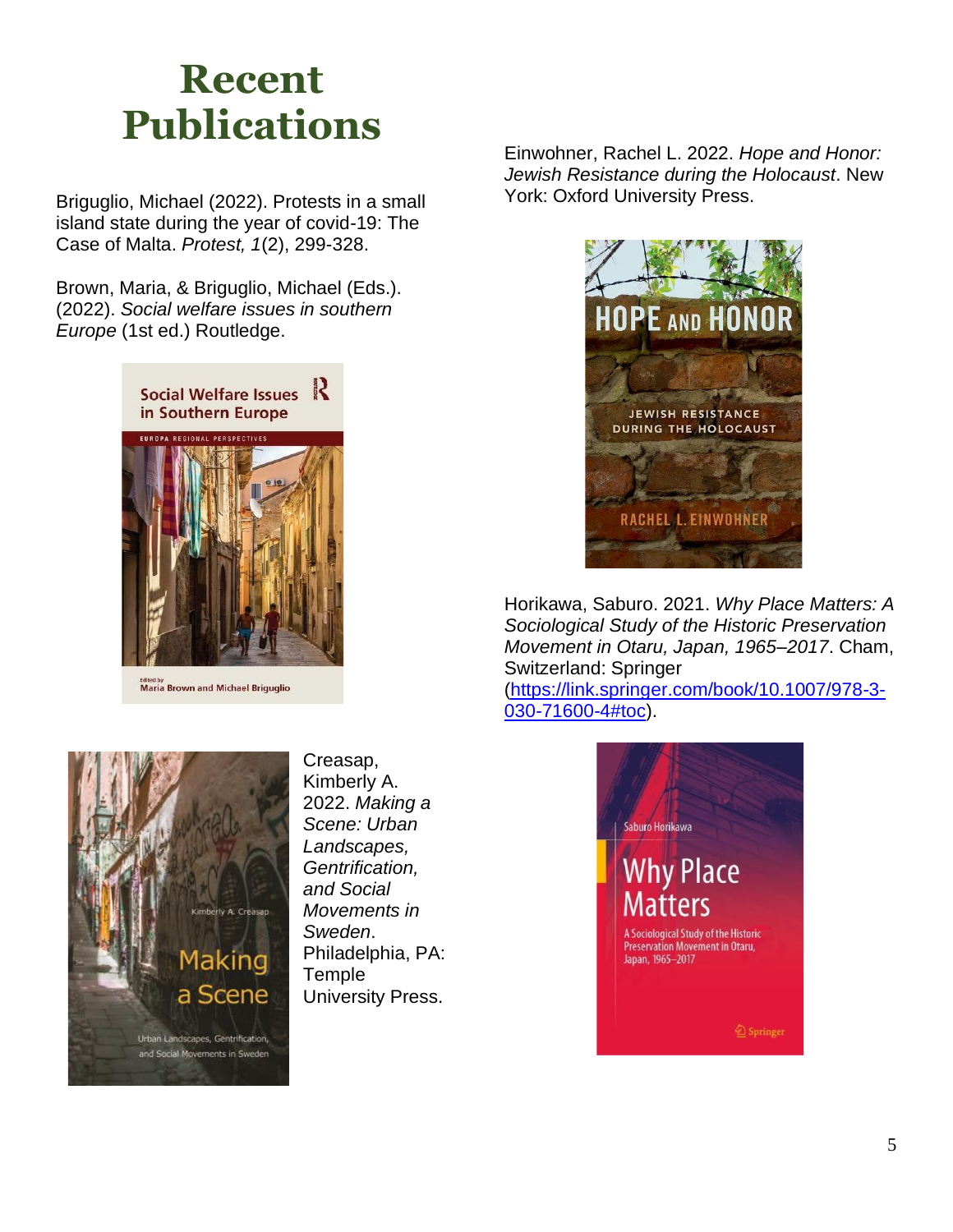Horikawa, Saburo. 2021. "Do as Democracy Demands: The Irony of Historic Preservation Movement and Its Relevance for Popular Sovereignty in Postwar Japan," in Helen Hardacre, Timothy George, Keigo Komamura & Franziska Seraphim, eds., *Japanese Constitutional Revisionism and Civic Activism*, pp.279-289, Lanham, MD: Lexington Books [\(https://rowman.com/ISBN/9781793609045/Ja](https://rowman.com/ISBN/9781793609045/Japanese-Constitutional-Revisionism-and-Civic-Activism) [panese-Constitutional-Revisionism-and-Civic-](https://rowman.com/ISBN/9781793609045/Japanese-Constitutional-Revisionism-and-Civic-Activism)[Activism\)](https://rowman.com/ISBN/9781793609045/Japanese-Constitutional-Revisionism-and-Civic-Activism).



Lai, Weijun, and Anthony J. Spires. 2021. "Marketization and Its Discontents: Unveiling the Impacts of Foundation-Led Venture Philanthropy on Grassroots NGOs in China." *The China Quarterly* (245):72–93. doi: [10.1017/S0305741020000193.](https://doi.org/10.1017/S0305741020000193)



Nassauer Anne and Nicolas M. Legewie. 2022. *Video Date Analysis. How to Use 21st Century Video in the Social Sciences*. London, UK: Sage Publishing.

Ong, Lynette H. 2022. *Outsourcing Repression: Everyday State Power in Contemporary China*. New York: Oxford University Press.

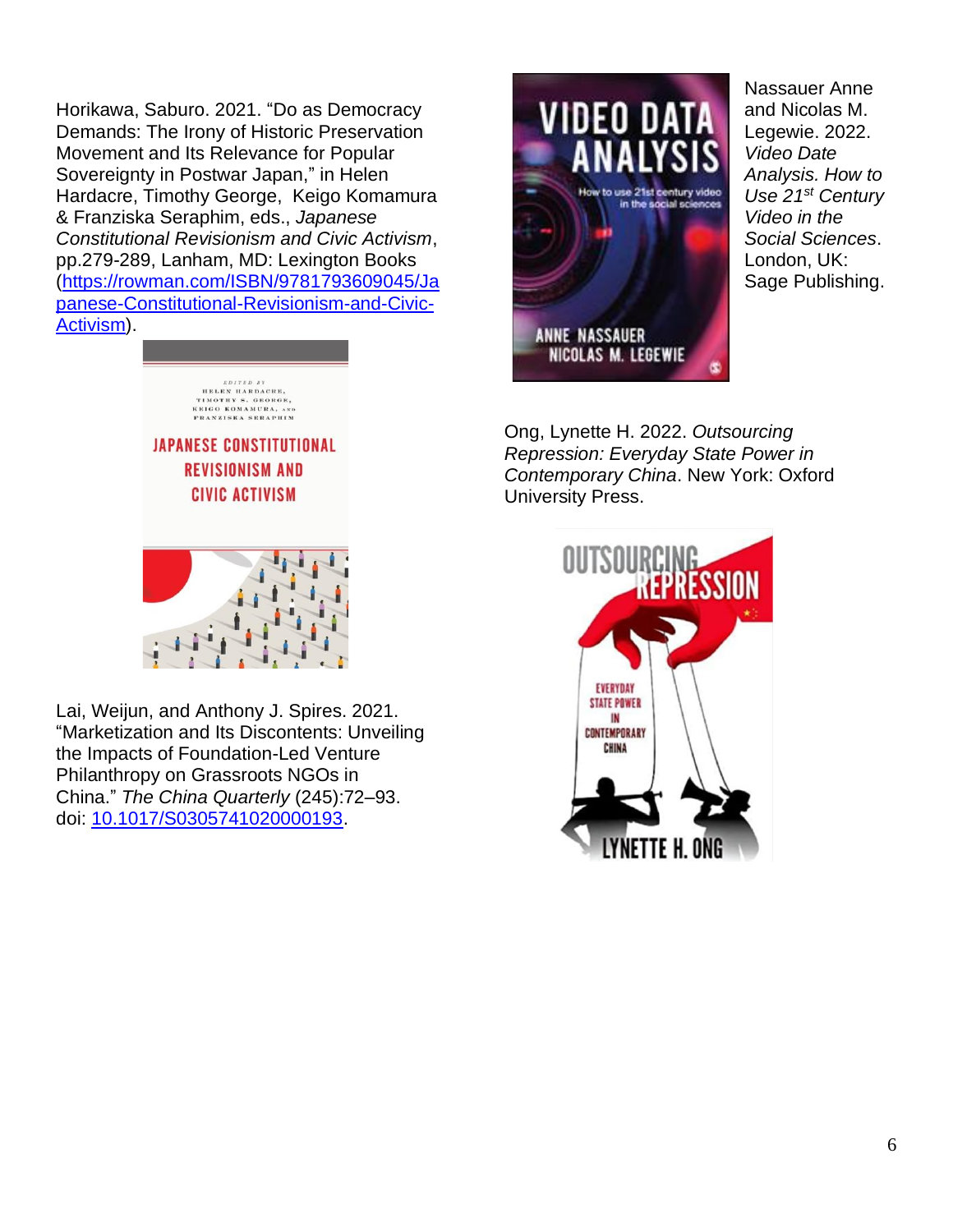Ong, Lynette H. 2022. *The Street and the Ballot Box. Interactions Between Social Movements and Electoral Politics in Authoritarian Contexts*. Cambridge: Cambridge University Press. doi: 10.1017/9781009158268



Paret, Marcel. 2022. *Fractured Militancy: Precarious Resistance after Racial Inclusion*. Ithaca, NY: Cornell University Press.



Perez, Marcos E. 2022. *Proletarian Lives: Routines, Identity, and Culture in Contentious Politics*. New York: Cambridge University Press.



Perkins, Tracy. 2022. "The Ward Valley Nuclear Waste Dump That Never Was." UC Press Blog. February 25. Retrieved March 15, 2022 [\(https://www.ucpress.edu/blog/58438/the](https://www.ucpress.edu/blog/58438/the-ward-valley-nuclear-waste-dump-that-never-was/)[ward-valley-nuclear-waste-dump-that-never](https://www.ucpress.edu/blog/58438/the-ward-valley-nuclear-waste-dump-that-never-was/)[was/\)](https://www.ucpress.edu/blog/58438/the-ward-valley-nuclear-waste-dump-that-never-was/)



Perkins, Tracy. 2022. *Evolution of a Movement: Four Decades of California Environmental Justice Activism.* Oakland, CA: University of California Press.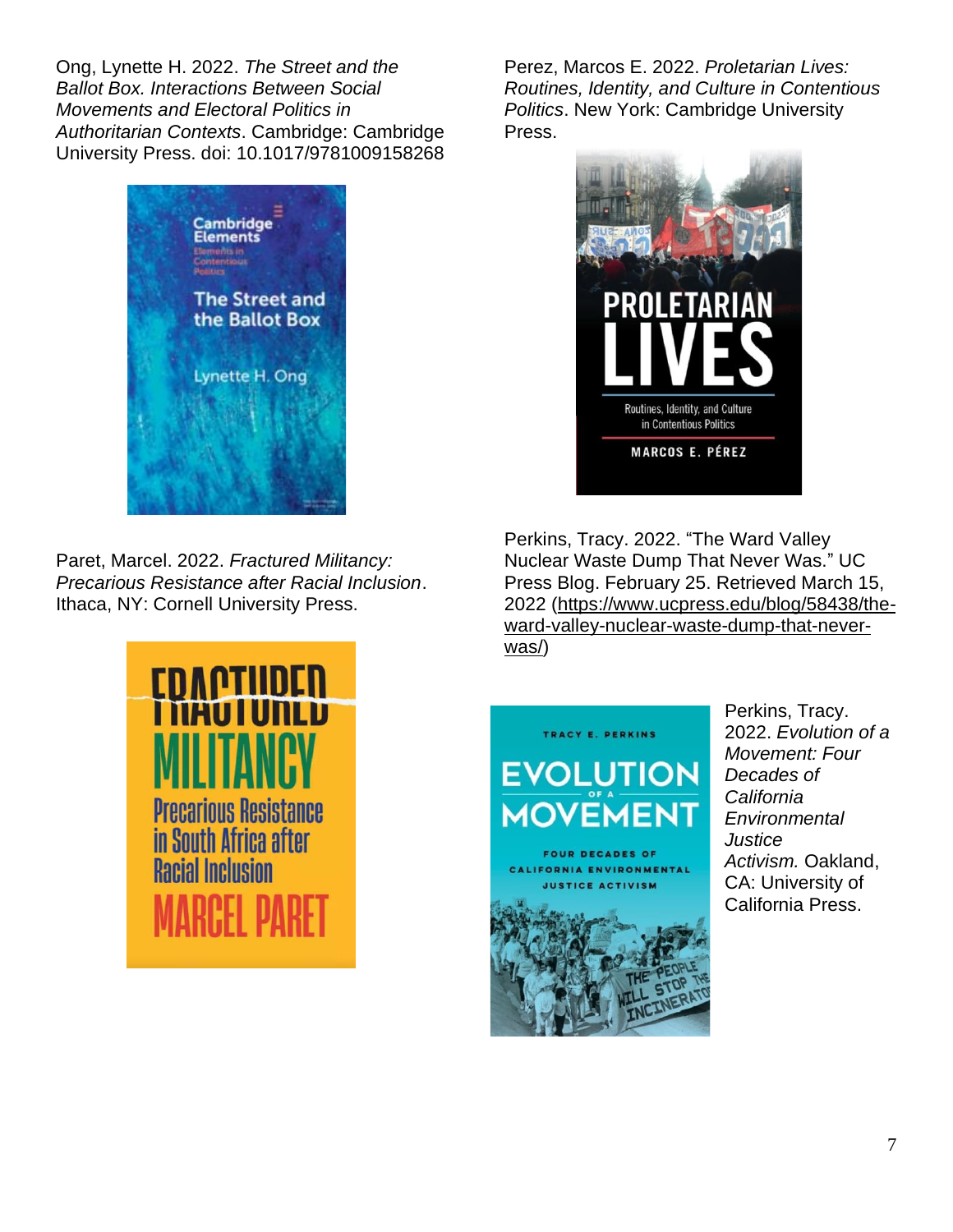Saguy, Abigail C. and Juliet A. Williams. Online First. "A Little Word That Means A Lot: A Reassessment of Singular They in a New Era of Gender Politics." *Gender & Society.*

Said, Atef. "The rise and fall of the Tahrir repertoire: Theorizing temporality, trajectory, and failure." *Social Problems* 69, no. 1 (2022): 222-240.

Said, Atef. "A sociology of counter‐revolution in Egypt." *Sociology Compass* 15, no. 9 (2021): e12916.

Scipes, Kim. 2022. "The Only Commonality is Uncommonality: Progressive Protest from Below since the Mid-1980s," *Class, Race and Corporate Power*: Vol. 10: Iss. 1, Article 4. Available at:

[https://digitalcommons.fiu.edu/classracecorpor](https://digitalcommons.fiu.edu/classracecorporatepower/vol10/iss1/4) [atepower/vol10/iss1/4](https://digitalcommons.fiu.edu/classracecorporatepower/vol10/iss1/4)

Setiawan, Ken M. P., and Anthony J. Spires. 2021. "Global Concepts, Local Meanings: How Civil Society Interprets and Uses Human Rights in Asia." *Asian Studies Review* 45(1):1– 12. doi: [10.1080/10357823.2020.1849028.](https://doi.org/10.1080/10357823.2020.1849028)

Spires, Anthony J. 2021. "Questions and Challenges for Civil Society and Human Rights in Asia." *Melbourne Asia Review* 6. doi: <u>10.37839/MAR2652-550X6.17</u>.<sup>1</sup>



Warren, Mark R. 2021. *Willful Defiance: The Movement to Dismantle the School-to-Prison Pipeline*. New York: Oxford University Press.

Yazdiha, Hajar. 2022. 'Building and Wedging Strategic Alliances: Racial Framing Contests in the Immigrant Rights and Nativist Counter-Movements', *American Behavioral Scientist*. doi: [10.1177/00027642221083526.](https://doi.org/10.1177/00027642221083526)

Youssef, Maro and Sarah Yerkes. 2021. "The Power of Bipartisan Mobilization: The Success of Tunisia's Feminist Movement During the Coronavirus Pandemic" in *Middle East Law and Governance* (MELG). doi: 10.1163/18763375-14011296

# **CBSM at ASA 2022**

Below is a list of ASA sessions and events that may be of interest to CBSM members. These include events from other ASA sections that speak to social movements. If you are participating in a session not included in the list below and would like us to feature it in the next issue of Critical Mass (released right before the conference), please email us with the session title and date.

Please consult the [ASA 2022 Online Program](https://convention2.allacademic.com/one/asa/asa22/) for more information on paper titles and updated session times. Please note that all times are in Pacific Standard Time (PST).

<sup>&</sup>lt;sup>1</sup> Read more about Spires' research in the South China [Morning Post](https://www.scmp.com/news/hong-kong/politics/article/3154196/amnesty-joins-groups-quitting-hong-kong-ngos-worry-their) and i[n China File.](https://www.chinafile.com/conversation/what-future-international-ngos-china)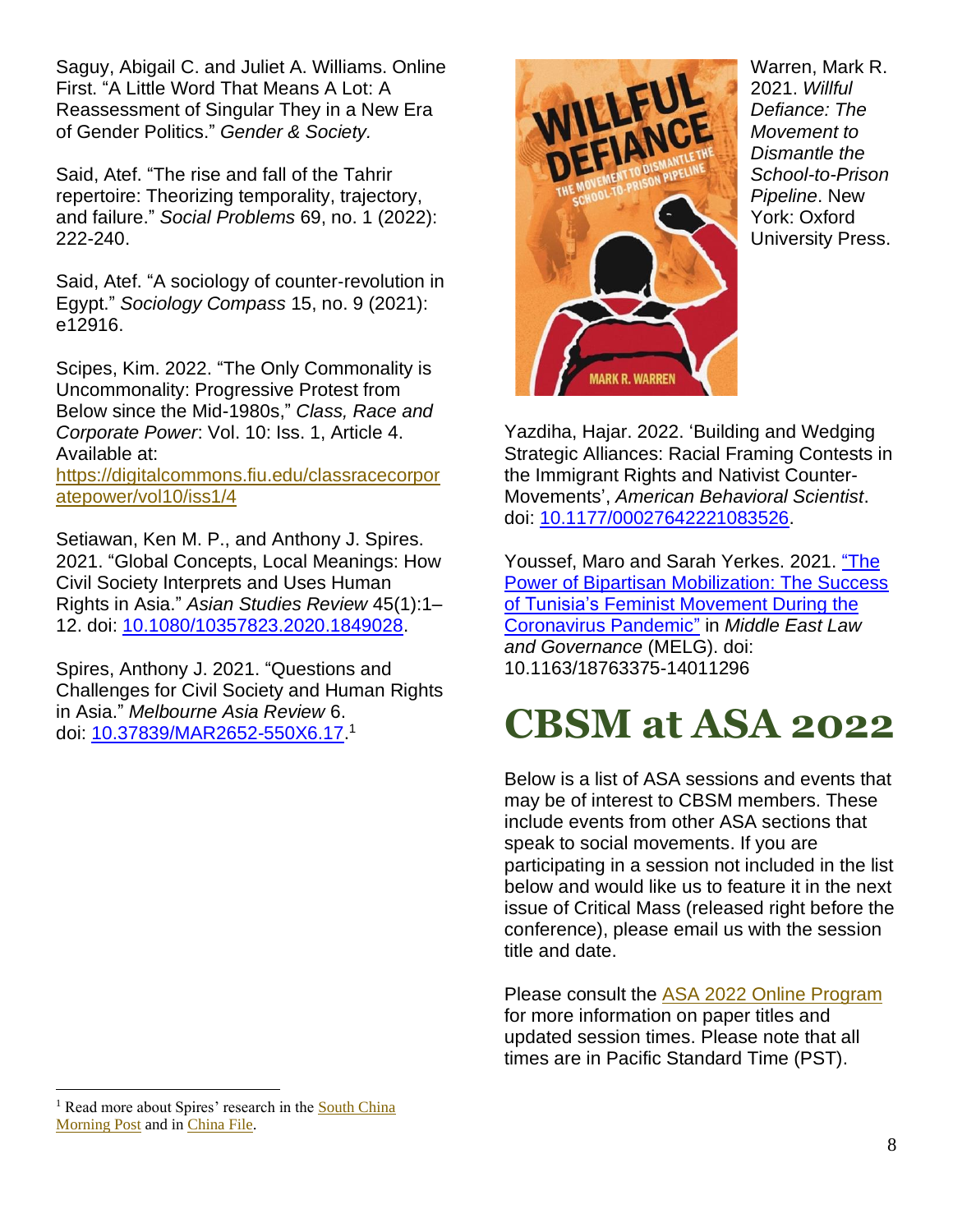### **Saturday, August 6th**

**Widening the Lens of Social Movements and the Civic** 8:00 to 9:30 am LACC, Floor: Level 1, 150B

**Culture and Social Movement Participation: Movement Articulation, Framing, Practices, and Repertoires** 8:00 to 9:30 am LACC, Floor: Level 2, 304A

**Immigrant Rights Activism in Los Angeles** 4:00 to 5:30 pm LACC, Floor: Level 1, 150B

**Religion and Racial Justice** 4:00 to 5:30 pm LACC, Floor: Level 2, 301A

### **Sunday August 7th**

**Ideology, Ideas, and Information in Social Movements** 8:00 to 9:30 am LACC, Floor: Level 2, 301B

**Youth and Activism** 8:00 to 9:30 am JW Marriott, Floow: Level 3, Olympic 3

**Social Movement Activism, the Pandemic, and Public Health Crises** 10:00 to 11:30 am LACC, Floor: Level 2, 301B

**Collective Behavior and Social Movements Roundtable** 10:00 to 11:00 am JW Marriott, Gold Level, Gold Salon 1

#### **Section on Collective Behavior and Social Movements Business Meeeting**

11:00 am to 11:30 am JW Marriott, Floor: Gold Level, Gold Salon 1 **The New Youth-Led Social Movements**

12:00 to 1:30 pm LACC, Floor: Level 2, 301B

**Media, Political Discourse, and Movements** 2:00 to 3:30 pm LACC, Floor: Level 2, 404A

**Activism and Intersectionality** 2:00 to 3:30 pm LACC, Floor: Level 1, 153B

### **Monday August 8th**

**Political Culture, Collective Action, and Polarization** 8:00 to 9:30 am LACC, Floor: Level 2, 410

**Contention and Collective Identity in Social Movements** 10:00 to 11:30 am

LACC, Floor: Level 2, 410

**How and Why Does Context Matter for Mobilization and Institutional Change? Analyizing Activist-Authority Relations Across Time, Space, and Place** 10:00 to 11:30 am LACC, Floor: Level 2, 304A

**Impacts of Social Movements** 2:00 to 3:30 pm LACC, Floor: Level 2, 410